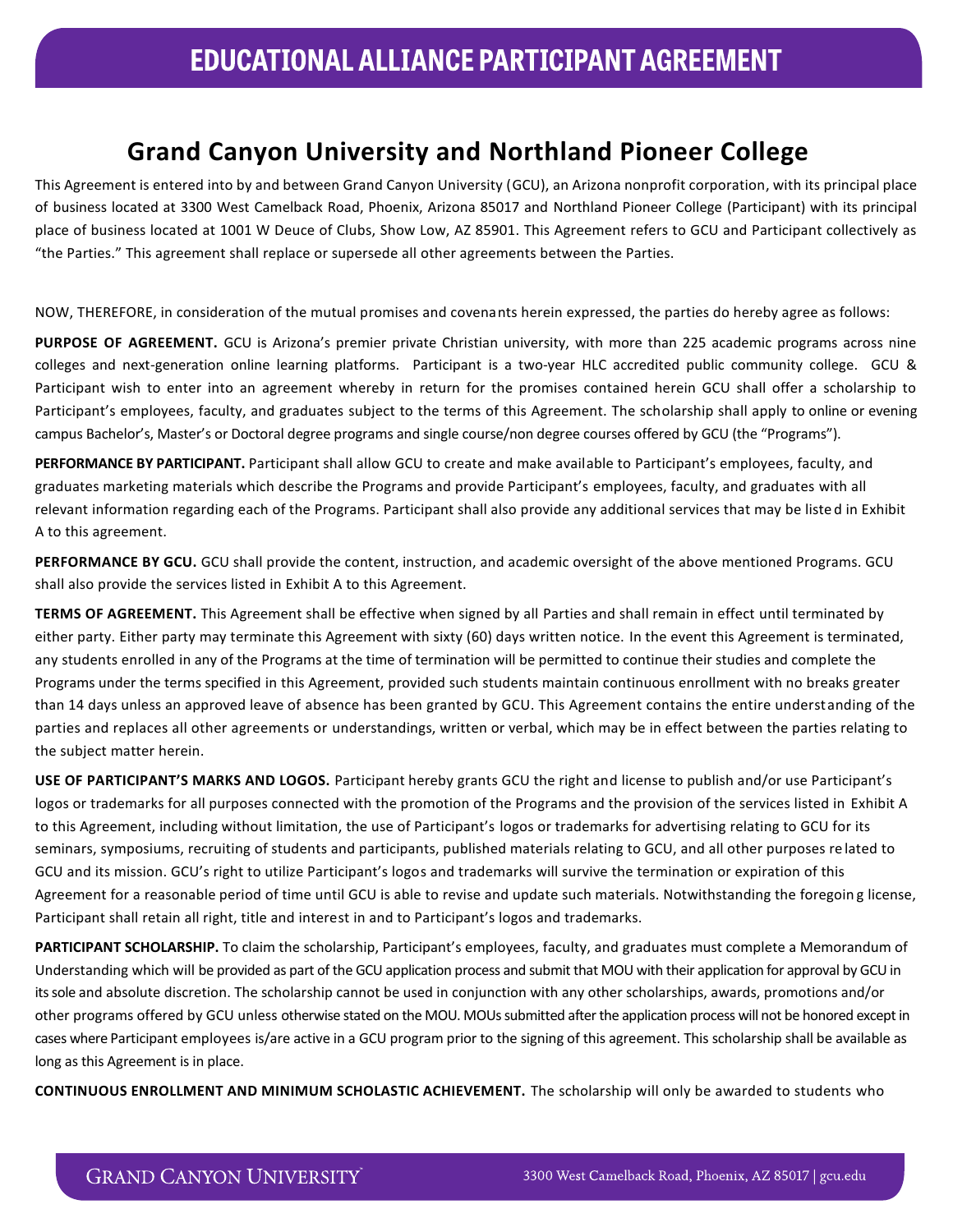# **EDUCATIONAL ALLIANCE PARTICIPANT AGREEMENT**

remain continuously enrolled in the Program and take the required courses necessary to complete the Program. Continuously enrolled is defined as no breaks greater than fourteen (14) days unless an approved leave of absence has been granted by GCU. Students who do not maintain continuous enrollment will no longer be eligible to receive the scholarship; they will not, however, be obligated to reimburse GCU for the completed courses where the scholarship has been awarded. Recipients must also maintain a minimum grade point average as outlined in the University Policy Handbook located at [http://www.gcu.edu/Policy-Handbook.php.](http://www.gcu.edu/Policy-Handbook.php)

**NOTICE:** Any notice which may be given by a party under this Agreement shall be deemed to have been duly delivered if delivered by reputable carrier, hand delivered or electronic mail to the receiving party at the following address(s) or email address:

#### **FOR: GRAND CANYON UNIVERSITY: FOR: NORTHLAND PIONEER COLLEGE**

\_\_\_\_\_\_\_\_\_\_\_\_\_\_\_\_\_\_\_\_\_\_\_\_\_\_\_\_\_\_\_\_\_\_\_\_\_\_\_\_\_\_\_\_\_\_\_\_\_\_\_\_\_\_\_

\_\_\_\_\_\_\_\_\_\_\_\_\_\_\_\_\_\_\_\_\_\_\_\_\_\_\_\_\_\_\_\_\_\_\_\_\_\_\_\_\_\_\_\_\_\_\_\_\_\_\_\_\_\_\_\_

Grand Canyon University Attn: Legal Department 3300 W. Camelback Rd. Phoenix, AZ 85017 **Phoenix, AZ 85901 Phoenix**, AZ 85901 [LegalDepartment@gcu.edu](mailto:LegalDepartment@gcu.edu)

1001 Deuce of Clubs

IN WITNESS WHEREOF, the undersigned parties have caused this Agreement to be executed by themselves or by their duly authorized representatives as of the day and date last written below.

Is the participant organization a 501 c(3) or 501 c(4)?  $\overline{O}_{\text{YES}}$   $\overline{O}_{\text{NO}}$ 

|  | AND CANVON HNIVERSITY! |
|--|------------------------|

|     | <i>magave Socomoneon</i> |
|-----|--------------------------|
| Bv: | R٧<br>--                 |

Print Name: \_\_\_\_Brian Roberts\_\_\_\_\_\_\_\_\_\_\_\_\_\_\_\_\_\_\_\_\_\_\_ Print Name: \_\_\_\_\_\_\_\_\_\_\_\_\_\_\_\_\_\_\_\_\_\_\_\_\_\_\_\_\_\_\_\_\_\_\_\_\_\_\_\_\_\_\_\_ Dr. Michael Solomonson

Title: Chief Administrative Officer **Example 2018** Title:  $\blacksquare$ 

**GRAND CANYON UNIVERSITY NORTHLAND PIONEER COLLEGE**

Michael Solomonson

Authorized Participant Signer

Vice President for Learning and Student Services

Date: \_\_\_\_\_\_\_\_\_\_\_\_\_\_\_\_\_\_\_\_\_\_\_\_\_\_\_\_\_\_\_\_\_\_\_\_\_\_\_\_\_\_\_\_ Date: \_\_\_\_\_\_\_\_\_\_\_\_\_\_\_\_\_\_\_\_\_\_\_\_\_\_\_\_\_\_\_\_\_\_\_\_\_\_\_\_\_\_\_\_\_\_\_\_\_\_ Aug 9, 2021